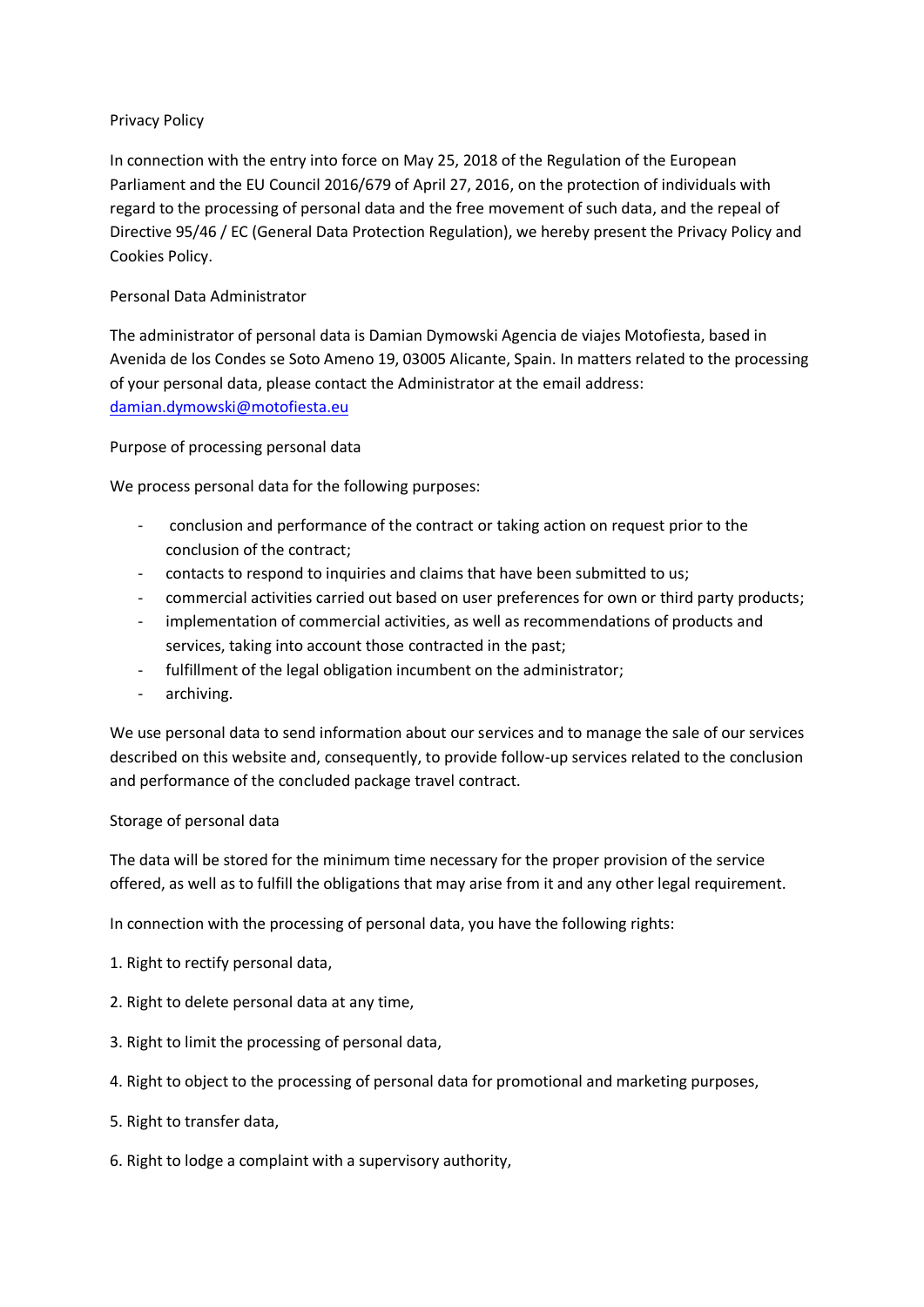7. Right to withdraw consent to the processing of personal data, if such consent has been given.

The administrator processes the following categories of personal data:

- name and surname,
- mailing address,
- phone number, email address,
- ID card number,
- other information necessary to provide the requested services.

The basis for the processing of your personal data is your consent.

#### Security of personal data

In order to ensure the security of personal data, we inform you that we have taken all reasonable technical and organizational measures to guarantee the security of the personal data provided, avoid their alteration, loss, unauthorized processing, or access, in accordance with the provisions of law.

## Who can be the recipient of the data?

The data will be processed by the administrator to the extent necessary to achieve the purpose of data processing. The recipient of the data will be all kinds of persons or entities cooperating with the administrator in order to provide the services offered, for example:

- 1. Payment or order processors,
- 2. Law offices in the case of commissioning proceedings related to the pursuit of claims,
- 3. Entities or bodies authorized under the provisions of law.

Under no circumstances will we pass on your data to third parties without prior notification and consent.

The transmission of personal data is mandatory in order to contact us and be able to handle the request sent to us. Similarly, failure to provide the requested personal data or failure to accept this Privacy Policy means that it will not be possible to process requests submitted on this website.

If your rights are found to be infringed, you can file a complaint with the Spanish Data Protection Agency (Agencia Espanola de Proteccion Datos).

#### Cookies

Our website uses cookies to collect information about how the website is used. For more detailed information on how Motofiesta.eu uses cookies, please see the Cookie Policy.